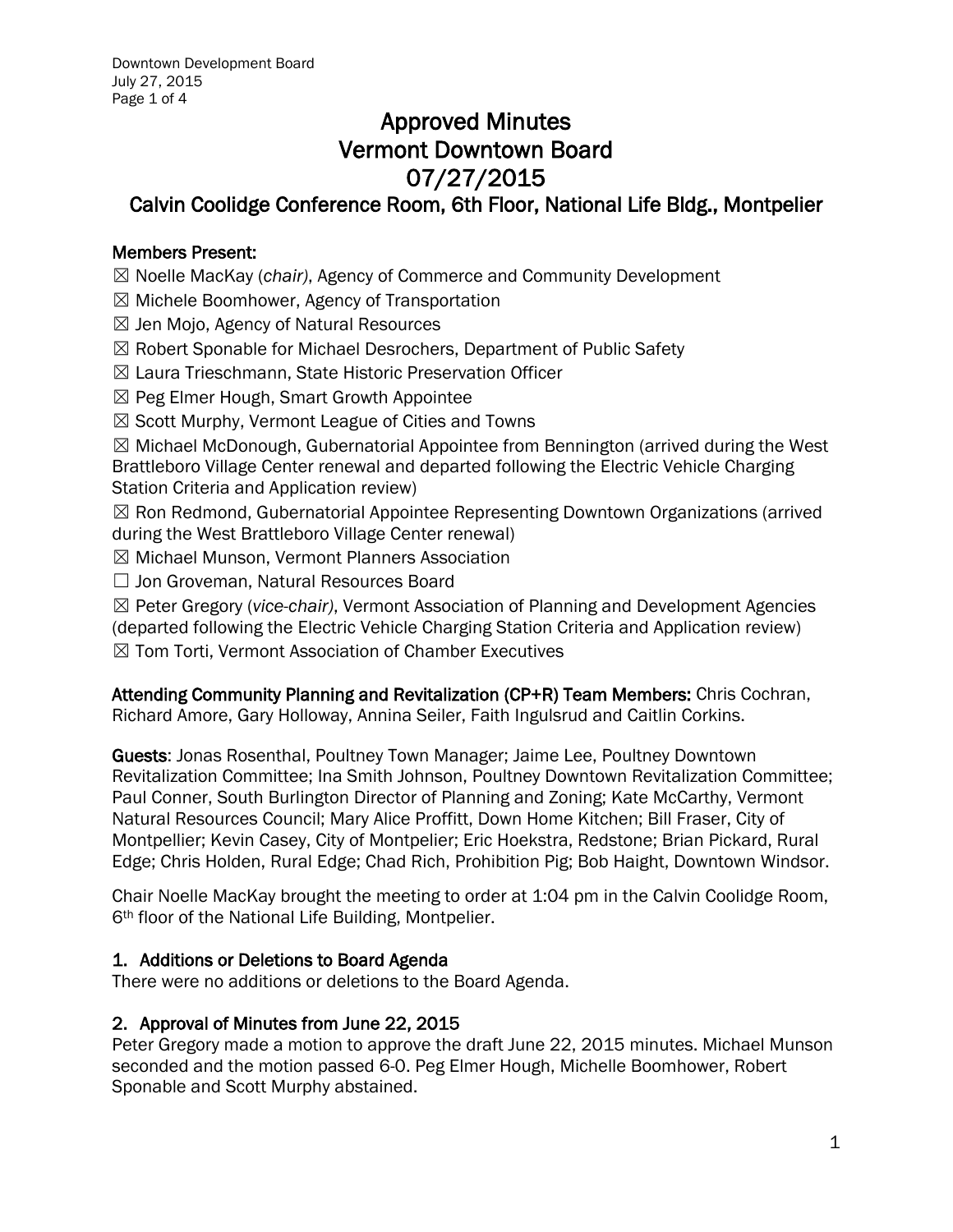# 3. Public Comment Period

Noelle MacKay opened the meeting to public comment:

Kate McCarthy, of the Vermont Natural Resources Council (VNRC), introduced herself and noted interest in the Board's review of the Electric Vehicle Charging Station grant application and criteria. VNRC local energy coordinators support energy-minded land use planning and communities pursuing Electric Vehicle charging stations.

### 4. Village Center Designation Renewal – 5 – Richard Amore

#### Sharon Village Center

Richard presented the complete application for renewal of Village Center designation for Sharon Village Center. The designated boundary was not altered and the map was updated to meet program standards. Staff recommends proceeding with approval of the application for renewal of the Village Center designation for Sharon Village Center.

Peg Elmer Hough made a motion to approve renewal of Village Center designation for Sharon Village Center. Michael Munson seconded and the motion passed 9-0. Peter Gregory abstained.

#### West Brattleboro Village Center

Richard presented the complete application for renewal of Village Center designation for West Brattleboro Village Center. Richard noted that at the time of designation in 2005, the Board requested the removal of the Academy School from the proposed boundary. However, the Board's official approval letter did not include this amendment and the 2010 renewal approved the original boundary, including the Academy school property. Given that this was an issues resulting from staff oversight, and not the fault of the town, staff recommends proceeding with approval of the application for renewal of the Village Center designation, which includes the Academy School parcel, for West Brattleboro Village Center.

Peter Gregory made a motion to approve renewal of Village Center designation for West Brattleboro Village Center. Michael Munson seconded and the motion passed 12-0.

#### Fairfield Village Center

Richard presented the complete application for renewal of Village Center designation for Fairfield Village Center. The designated boundary was not altered and the map was updated to meet program standards. Staff recommends proceeding with approval of the application for renewal of the Village Center designation for Fairfield Village Center.

Michael Munson made a motion to approve renewal of Village Center designation for Fairfield Village Center. Tom Torti seconded and the motion passed 12-0.

#### East Fairfield Village Center

Richard presented the complete application for renewal of Village Center designation for East Fairfield Village Center. The designated boundary was not altered and the map was updated to meet program standards. Staff recommends proceeding with approval of the application for renewal of the Village Center designation for East Fairfield Village Center.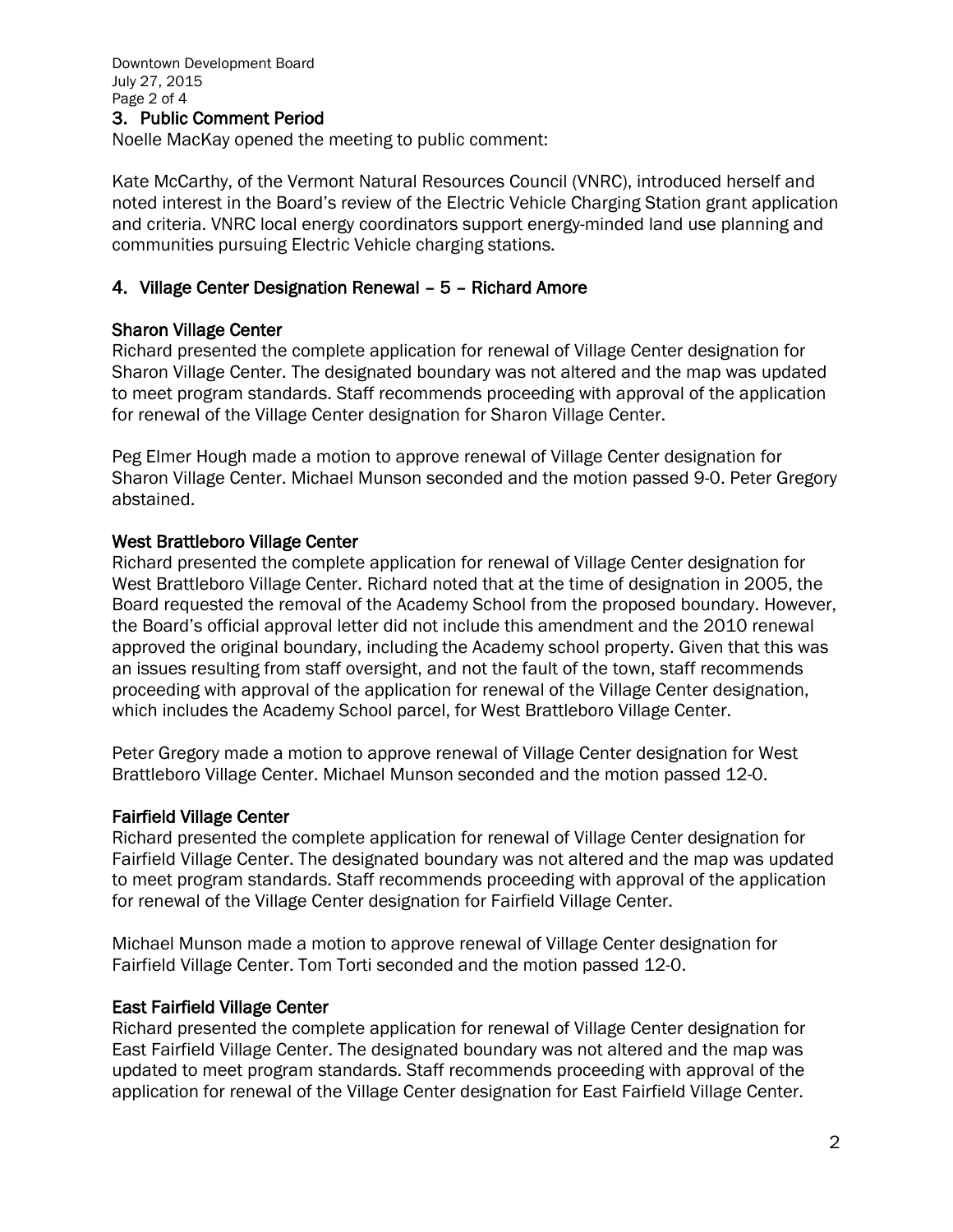Downtown Development Board July 27, 2015 Page 3 of 4 Peg Elmer Hough made a motion to approve renewal of Village Center designation for East Fairfield Village Center. Michelle Boomhower seconded and the motion passed 12-0.

## East Poultney Village Center

Richard presented the complete application for renewal of Village Center designation for East Poultney Village Center. The designated boundary was not altered and the map was updated to meet program standards. Staff recommends proceeding with approval of the application for renewal of the Village Center designation for East Poultney Village Center.

Michele Boomhower made a motion to approve renewal of Village Center designation for East Poultney Village Center. Laura Trieschmann seconded and the motion passed 12-0.

# 5. Downtown Designation Renewal Application – 1 – Gary Holloway

# Town of Poultney

Gary Holloway introduced Jonas Rosenthal, Jaime Lee and Ina Smith Johnson representing the Town of Poultney and the Poultney Downtown Revitalization Committee. He presented the staff review for the renewal of Downtown Designation. The application is complete and all requirements are met. The application includes a request to extend the designated boundary to capture a portion of Green Mountain College and several local businesses, including Bentley Community Center, Katie's Education Center and Bentley House Bed and Breakfast. Staff recommends approving the boundary extension along with the renewal of Downtown Designation. Jaime Lee provided the Board with a presentation on community successes, challenges and future plans. Jonas noted that priority consideration for designated Downtowns in the Agency of Transportation Class 1 and 2 highway grant program would help the town advance its revitalization efforts. Board members requested minor amendments to the proposed boundary to include the entirety of buildings, which appeared to be bisected by the boundary line.

Michael McDonough made a motion to approve renewal of Poultney's Downtown designation and to approve the requested boundary amendment with minor changes as proposed by the Board. Laura Trieschmann seconded and the motion passed 12-0.

# 6. New Town Center Designation Renewal – 1 – Faith Ingulsrud

# City of South Burlington

Faith Ingulsrud introduced the renewal application for New Town Center designation from the City of South Burlington. She noted that all requirements have been met and there are no outstanding issues. Staff recommends approval of the renewal application. Paul Conner, Director of Planning and Zoning, provided the Board with an update on the City's progress, noting planned public facilities, the City Center TIF District, and new retail and housing within the designated area. He also indicated that the City may consider requesting an amendment to their boundary in the near future.

Michelle Boomhower made a motion to approve renewal of South Burlington's New Town Center designation. Peg Elmer Hough seconded and in the motion passed 12-0.